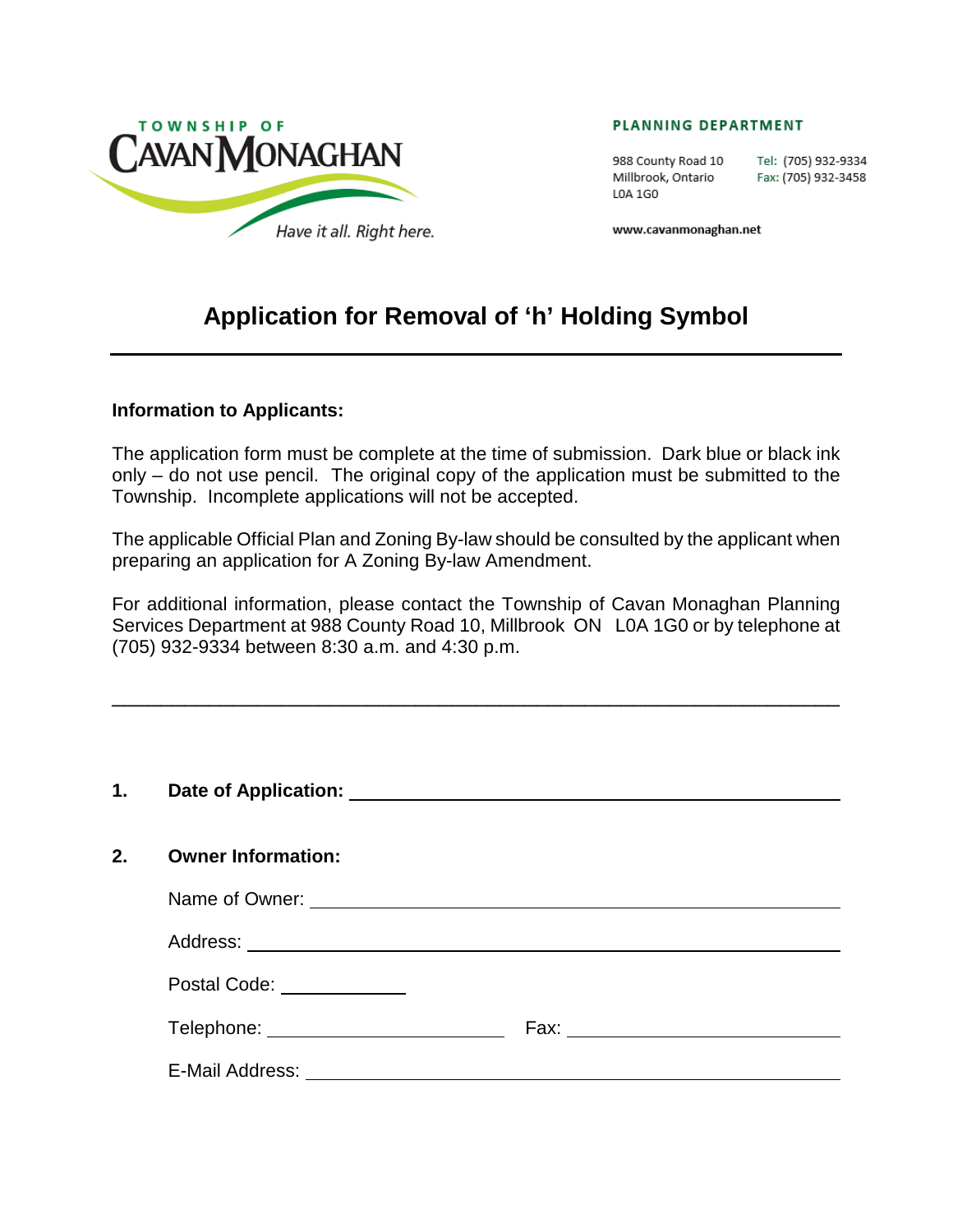# **3. Applicant/Agent Information:**

|    | Name of Applicant or Agent                             |                  |  |              |  |  |
|----|--------------------------------------------------------|------------------|--|--------------|--|--|
|    |                                                        |                  |  |              |  |  |
|    | Postal Code: ______________                            |                  |  |              |  |  |
|    |                                                        |                  |  |              |  |  |
|    |                                                        |                  |  |              |  |  |
|    | Please check to whom all communication should be sent: |                  |  |              |  |  |
|    | Owner                                                  | $\Box$ Applicant |  | $\Box$ Agent |  |  |
| 4. | <b>Details of Subject Lands:</b>                       |                  |  |              |  |  |
|    | Ward: Vard: Lot: Lot: Concession: Vard:                |                  |  |              |  |  |
|    |                                                        |                  |  |              |  |  |
|    |                                                        |                  |  |              |  |  |
|    |                                                        |                  |  |              |  |  |
| 5. | <b>Existing and Proposed Use of the Subject Land:</b>  |                  |  |              |  |  |
|    |                                                        |                  |  |              |  |  |
|    |                                                        |                  |  |              |  |  |
| 6. | <b>Current Planning Status:</b>                        |                  |  |              |  |  |
|    |                                                        |                  |  |              |  |  |
|    |                                                        |                  |  |              |  |  |